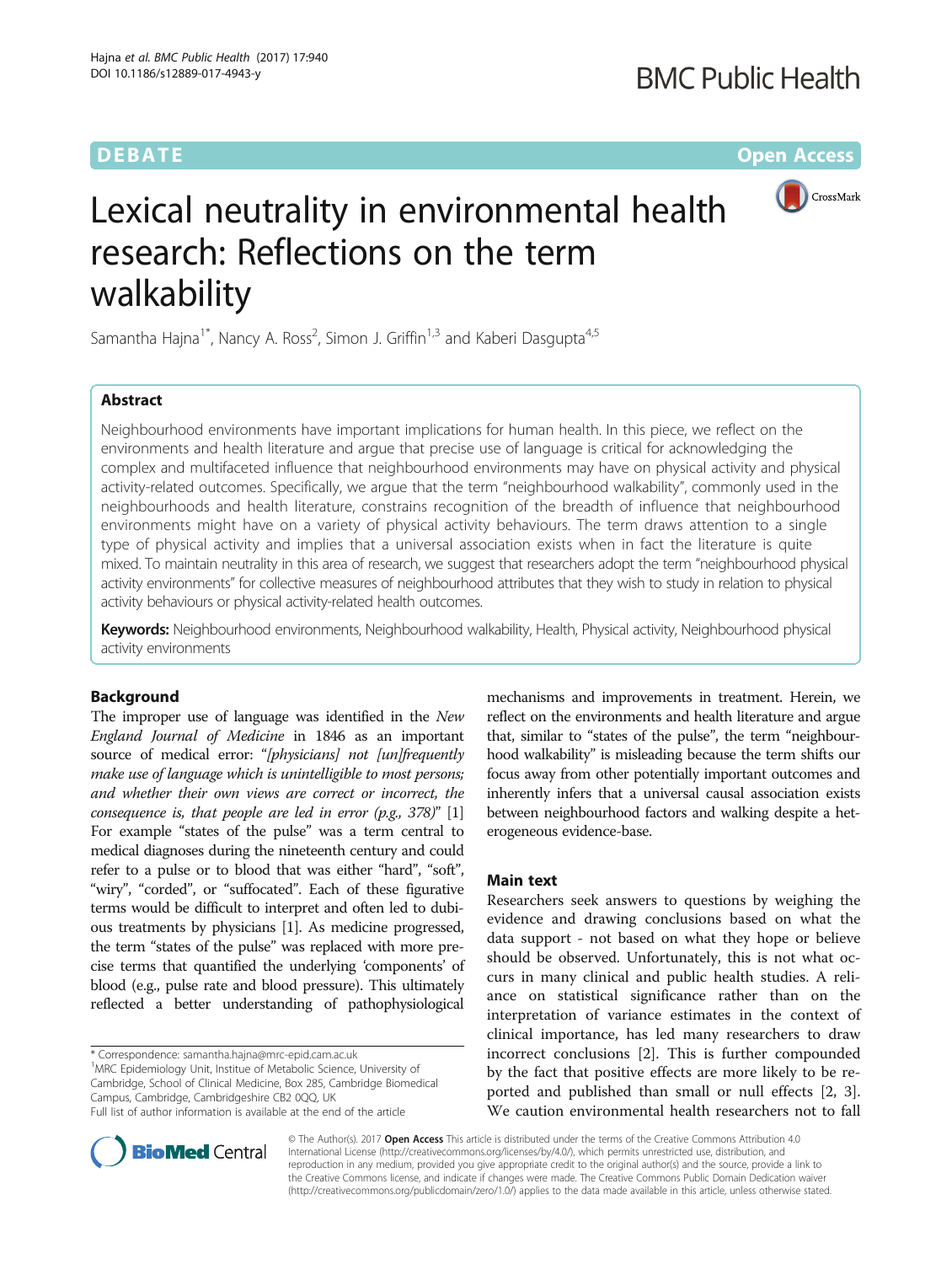into the same, albeit more subtle, trap of propagating a biased message through the use of non-neutral language. Specifically, in the context of the environmental health literature, we caution researchers about the term "neighbourhood walkability".

The term "neighbourhood walkability" was introduced into the lexicon of the transportation and public health literatures in the early 2000's - a time when researchers began to suspect that neighbourhood designs might play an important role in either promoting or restricting physical activity. It was and continues to be used today to describe the features of neighbourhoods that are collectively thought to promote physical activity or to be associated with physical activity-related health outcomes. The first problem with the term "neighbourhood walkability" is that it conflates the exposure name with the name of one specific behavioural outcome (i.e., walking), thereby inherently identifying this single outcome as important and downplaying the potential influence of neighbourhoods on other physical activity outcomes (moderate-to-vigorous intensity physical activity (MVPA) in the forms of jogging, running, and cycling, for example).

To see the limitations of the term "neighbourhood walkability" more clearly, it is useful to consider the terms used in other environmental health research domains. For example, researchers investigating the links between air pollution and asthma might label their global exposure measure as "the air quality index". These authors would not, however, use the term "neighbourhood breathability" – since air quality may be linked to a variety of respiratory-related outcomes – not just breathing. This is essentially what we are doing when we use the term "neighbourhood walkability". We are encouraging a narrow understanding of the role of neighbourhoods on human health by linking it just to walking. To maintain neutrality in our research and to ensure that one outcome is not given more emphasis than another, we advocate for the use of a term that does not conflate the name of the exposure with that of a single outcome.

We are not the first group to reflect on the term "walkability" and the implications that this might have for the direction of science [\[4](#page-3-0), [5](#page-3-0)]. For example, Ann Forsyth shed light on the complexity of the term, both in terms of how it is defined differently in different contexts and the problems that these different definitions might have on translating research into action [\[4\]](#page-3-0). Lise - Gauvin and colleagues also raised concerns with the term "walkability" - identifying "walkability" as a misnomer since environmental factors may be linked to other forms of physical activity – not just walking [\[6](#page-3-0)]. They also raised concerns regarding the term's lack of consideration of human agency and the diverse set of environmental contexts and factors that may be

important in facilitating active lifestyles. The authors suggested replacing the term "walkability" with "neighbourhood active living potential" - a term that would better acknowledge individuals' capacities to choose a particular course of action (i.e., potential) and that would capture all of the social and physical neighbourhood features that might predict one's probability of being physically active [[6](#page-3-0)]. We believe that Lise Gauvins' and colleagues' concerns regarding the term "walkability" are important as they have the potential to influence our thinking regarding the role of environments in human health. Despite their important work in this area, there remains a heavy reliance on the term "walkability" in the literature today. In our piece, we reiterate the concerns raised by others relating to the term "walkability" and build upon their work by identifying another reason why researchers may want to consider avoiding using the term "walkability".

In addition to the concern that "walkability" is linked to one single outcome, the term inherently implies that a universal causal association exists between the factors that comprise summary measures of neighbourhood features and walking. While "neighbourhood walkability" has indeed been linked to walking in some studies [\[7](#page-3-0)], the associations have been small or non-existent in others [\[8, 9\]](#page-3-0) - varying according to factors such as outcome measurement [\[9](#page-3-0)], and geographic and social context [\[10\]](#page-3-0). For example, positive associations have been observed in Europe, China, and Japan when both walking and walkability have been objectively-assessed using physical activity monitors and Geographic Information Systems measures or direct neighbourhood audit, but the evidence-based is less clear in North America [\[10](#page-3-0)]. By presuming a universal association exits, the complexities of this relationship in different settings and contexts are ignored, as are the implications that these may have on informing public health policy.

Many articles have been published in the last decade on the role of "neighbourhood walkability" on human health behaviours and health outcomes. The term has become central to the public health lexicon. It is perhaps not difficult to understand its popularity given that the public health community in the United States has asked the question "Can walking be used as a unifying theme for other realms of public health such as physical activity, safety, air pollution and social capital? (p.g., 1503)" [\[11](#page-3-0)] Replacing the term "neighbourhood walkability" with a more neutral term may be challenging as it has become an ingrained part of our lexicon. Still, we believe it necessary in order to avoid falsely inferring that a universal association exists despite evidence to the contrary or downplaying, just by virtue of our language, the variety of physical activity outcomes to which features of neighbourhood may be linked.

There are several alternatives to the term "neighbourhood walkability". First, researchers could use terms that are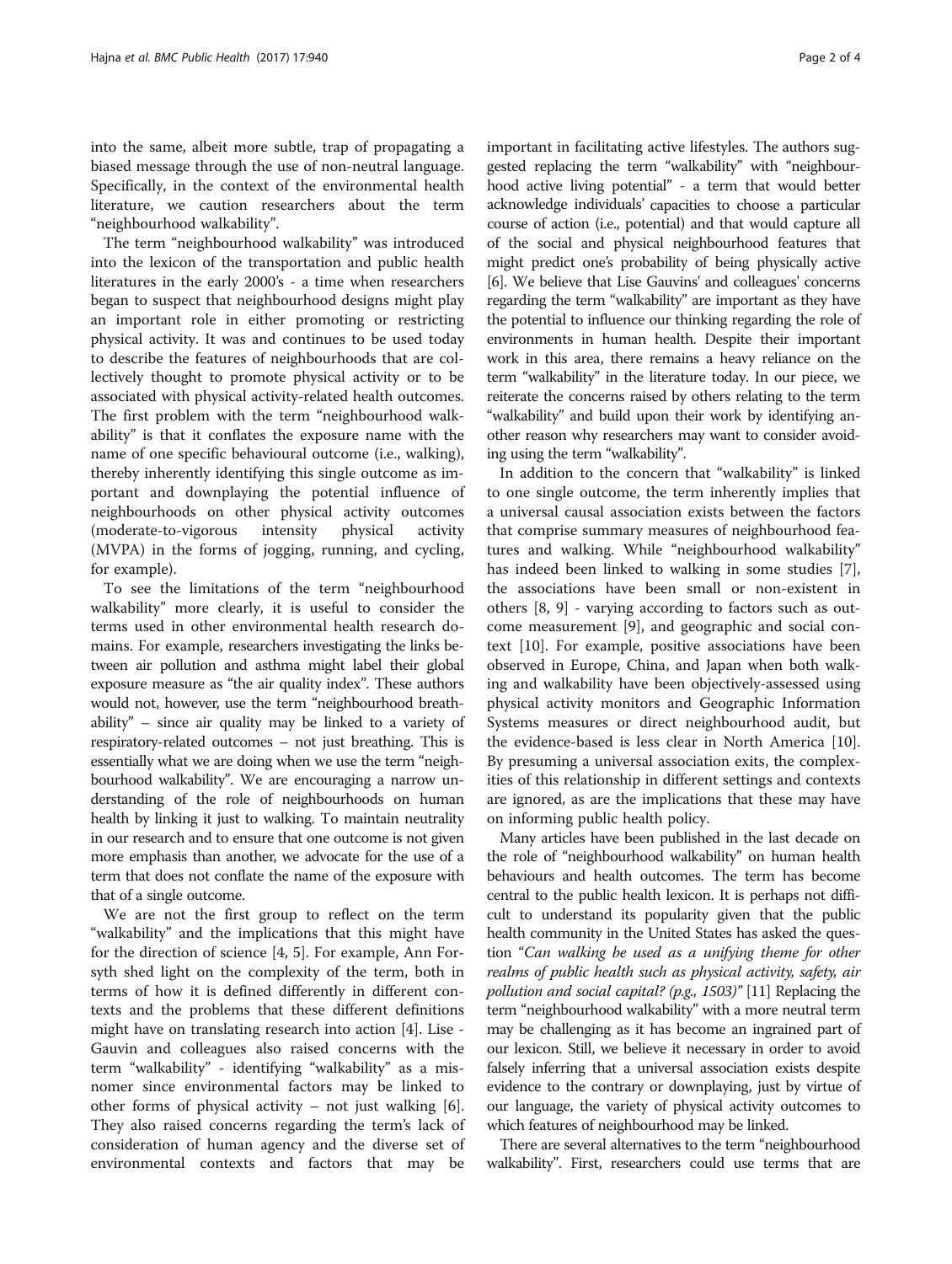specific to the exposures of interest (e.g., green spaces) [[4](#page-3-0)]. Such nomenclature allows for the possibility that the associations between these exposures and health outcomes (e.g., incident diabetes) may not necessarily be mediated through physical activity alone but also through other factors, such as food environments. Alternatively, for researchers who like the collective nature of the term "neighbourhood walkability" we recommend that they use a term that encompasses the construct that they intend to capture without implying that a universal causal association exists with one particular outcome. One such example is "neighbourhood physical activity environments". This term is sufficiently broad enough to not elevate the importance of a single type of physical activity over others, yet specific enough to acknowledge the physical activity potential of neighbourhood characteristics which will help to distinguish it from global measures of neighbourhood environments that are intended to capture different constructs (e.g., the "food environment" for the assessment of diet-related behaviours and outcomes). If the focus of the collective terms of neighbourhood environments are both social and physical as described by Lise Gauvin and colleagues (i.e., consisting of the following three underlying dimensions: activity friendliness, safety, and density of destinations) [\[6\]](#page-3-0), their proposed alternative "neighbourhood active living potential" is also a good option because it neither links itself to one outcome nor implies causality – thereby remaining neutral to the associations under investigation. For researchers requiring a collective term that does not encompass social factors – the term "neighbourhood physical activity environments" may be preferred.

When proposing any change in lexicon, it is important to consider the implications that this change could have not only on the direction of research, but also on the message that is being conveyed to the public. The advantages of the term "walkability" are that it is catchy, simple, and easy to understand. There is no doubt that walking does indeed matter for health - especially for older adults [[12](#page-3-0)]. "Walkability" is not far off the message that public health advocates want to convey but implies that neighbourhood environments are universally associated with walking despite mixed evidence in some contexts. This may lead to the development of interventions that are either inappropriate in certain populations and contexts or that do not recognise the complex effects that they might have on multiple physical activity-related behaviours and outcomes. Replacing the term "neighbourhood walkability" with "neighbourhood physical activity environments" would help us send a clearer public health message - a message that both acknowledges: 1) the possibility of important variability in findings across different contexts, study populations, and methodologies; and 2) the breadth of influence that neighbourhoods may have on different types of physical activity – not just walking.

## **Conclusions**

In the words of Oli Miettieten, we need to be "independent agents rather than merely perpetuators of the past (p.g., 498)" [[13](#page-3-0)] and we would argue that this includes reconsidering our use of language however embedded in our lexicon it may be. If not, we run the risk of repeating mistakes, letting preconceptions guide our science, and increasing research without increasing knowledge [[13](#page-3-0)]. We are among the many researchers who have used the term "neighbourhood walkability" in our research. We believe, however, that a shift in lexicon is important for acknowledging the multifaceted influence that neighbourhood environments may have on physical activity behaviours and ultimately on human health. To this end, we encourage researchers to adopt a term such as "neighbourhood physical activity environments" in relation to studies examining the link between neighbourhood environments and physical activity behaviours and physical activity-related health outcomes.

#### Acknowledgements

Not applicable.

### Funding

SH and SJG are supported by the Lifelong Health and Wellbeing Cross-Council Programme (MR/K025147/1) and the MRC Epidemiology Unit Programme (MC\_UU\_12015/4). SH is also supported by the Canadian Institutes of Health Research (FRN 146766).

#### Availability of data and materials

Not applicable.

#### Authors' contributions

This paper was written by SH. The idea for this paper came as a results of initial discussions between SH, NAR and KD and developed further following discussions with SG. All authors read and approved the final manuscript.

#### Ethics approval and consent to participate

Not applicable.

#### Consent for publication

Not applicable.

#### Competing interests

The authors declare that they have no competing interests.

#### Publisher's Note

Springer Nature remains neutral with regard to jurisdictional claims in published maps and institutional affiliations.

#### Author details

<sup>1</sup>MRC Epidemiology Unit, Institue of Metabolic Science, University of Cambridge, School of Clinical Medicine, Box 285, Cambridge Biomedical Campus, Cambridge, Cambridgeshire CB2 0QQ, UK. <sup>2</sup>Department of Geography, McGill University, Montreal, Quebec, Canada. <sup>3</sup>Primary Care Unit Institute of Public Health, University of Cambridge, School of Clinical Medicine, Cambridge Biomedical Campus, Cambridge, UK. <sup>4</sup>Department of Medicine, McGill University, Montreal, Quebec, Canada. <sup>5</sup>Centre for Outcomes Research and Evaluation, Research Institute of the McGill University Health Centre, Montreal, Quebec, Canada.